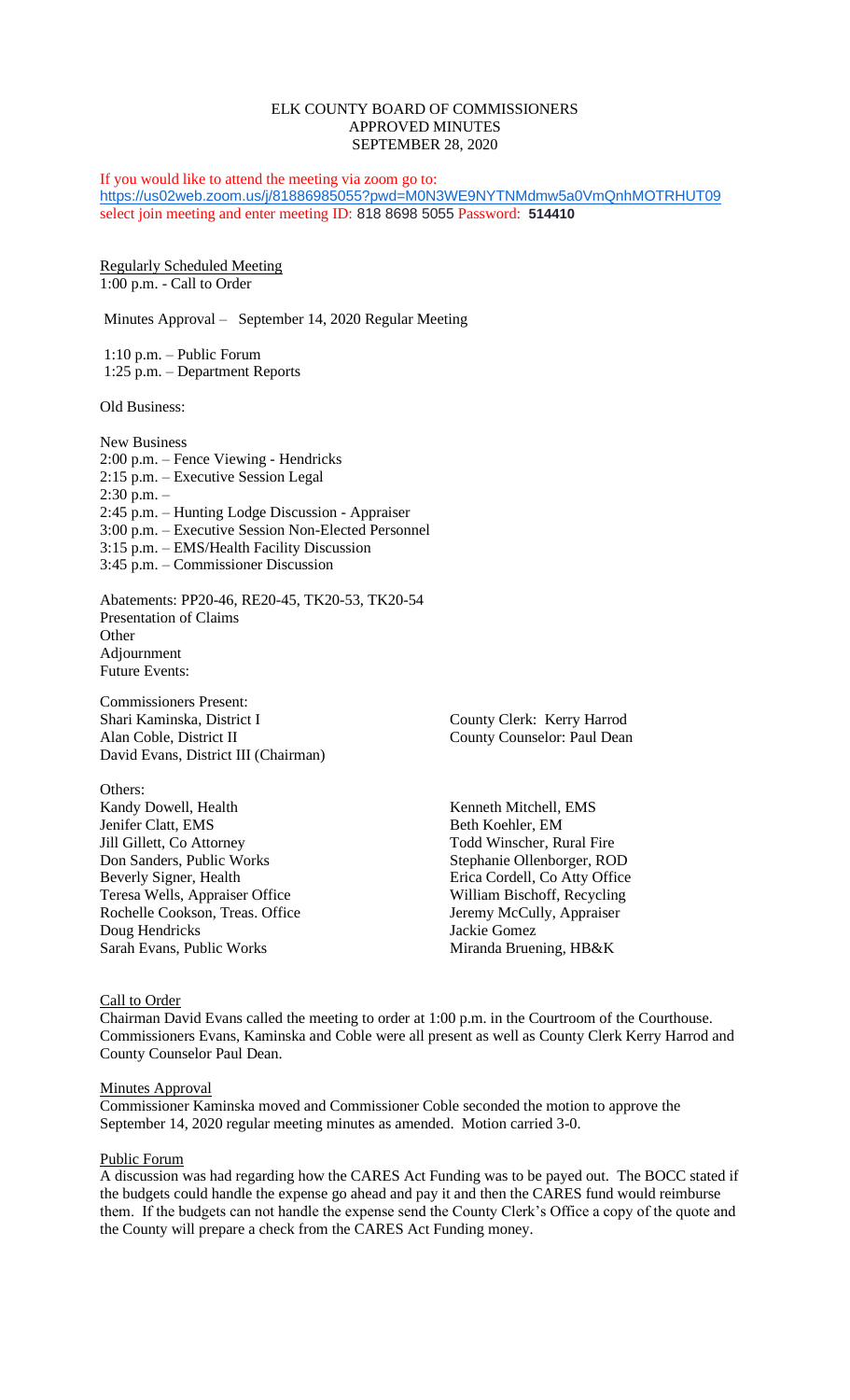# EMS

Ken Mitchell stated they have been having trouble with the overhead door in the EMS barn. The door is repaired at this time and extra parts have been ordered. Some of the parts for the Lucas devices have been received.

### County Attorney

Jill Gillett stated she would like to spend additional money from the Diversion Fund for two more duty cameras for administration and body cameras. Commissioner Kaminska moved and Commissioner Coble seconded the motion to authorize County Attorney Jill Gillett to purchase two duty cameras for the sheriff administration not to exceed \$700.00 to be paid from the Diversion Fund. Motion carried 3-0. Mrs. Gillett will present quotes for the body camera at a later date.

### **Health**

Kandy Dowell stated the County has had seven COVID-19 cases, five cases recovered and two cases still active.

### Emergency Management

Beth Koehler presented the application for the Emergency Management Performance Grant for 2020 to be signed. The public assistance meeting has been scheduled for Monday, October 5, 2020. Mrs. Koehler stated the EOC Grant has been received. Commissioner Kaminska moved and Commissioner Coble seconded the to apply for the Emergency Management Performance Grant funding in the amount of \$6,100. Motion carried 3-0.

### Rural Fire

Todd Winscher stated he would like Perry Watkins to be appointed as the Grenola Rural Fire Captain. Commissioner Kaminska moved and Commissioner Coble seconded the motion to appoint Perry Watkins as the Fire Captain for the Grenola Rural Fire Department effective October payroll. Motion carried 3-0. Mr. Winscher stated he is still looking for a replacement bed for the rescue truck.

### Public Works

#### Road

Don Sanders stated he has hired Morgan Shorter in the Road Department. Mr. Shorter will be running a grader and then will be transferred to the excavating crew.

The City of Longton has enquired about getting some assistance on a couple of roads. Mr. Sanders stated the timing of everything and the weather will not allow for the road projects to be done this year. The City of Elk Falls road project has been completed. The County Road project in the City of Moline has also been completed. Mr. Sanders stated they have started the remainder of the Killdeer project going west this morning. Mr. Sanders presented a quote on a new shop truck from Kline Motors and a quote on a new Western Star semi. Commissioner Kaminska moved and Commissioner Coble seconded the motion to purchase a 2020 Ford F-350 4x4 cab and chassis out of the Road Equipment Reserve Fund in the amount of \$37,169 from Kline Motors in Winfield, Ks. Motion carried 3-0. Mr. Sanders said he would like to trade in the 2007 Sterling, use \$50,000 out of the Road Budget and finance the remaining amount. Commissioner Coble moved and Chairman Evans seconded the motion to purchase a 2020 Western Star Semi in the amount of \$114,647 in which \$50,000 will be taken from the Road Budget and the balance will be financed. Motion carried 3-0.

#### Hendricks/Gomez Fence Viewing

A discussion was had regarding the fence viewing on September 14, 2020 at 4:30 p.m. between Doug Hendricks and Fabian Gomez beginning at Highway 99 south of Native Road. The fence runs a ¼ mile beginning at the NW corner of the NW quarter of Section 30 Township 29S Range 11E. Paul Dean will prepare a Fence Viewer Order which will be mailed to each landowner and filed with the Register of Deeds Office.

#### Executive Session 2:00 p.m.

Chairman Evans moved and Commissioner Kaminska seconded the motion to go into executive session for 15 minutes to discuss legal matters with Paul Dean present. Motion carried 3-0.

#### Back in session 2:15 p.m.

Action: Commissioner Kaminska moved and Commissioner Coble seconded the motion to issue a fence viewer order requiring Mr. and Mrs. Fabian Gomez to install a brace post on the east end and then install a corner and brace at the original dividing point between the east and west halves and stretch the wires tight by December 31, 2020. Motion carried 3-0.

#### Hendricks/Gomez Fence Viewing Request

Doug Hendricks would like to request a fence viewing. Commissioner Kaminska moved and Commissioner Coble seconded the motion to conduct a fence viewing on October 13, 2020 at 4:30 p.m. at the fence between Fabian Gomez and Doug Hendricks on the east side of the Gomez property ¼ mile south. Motion 3-0.